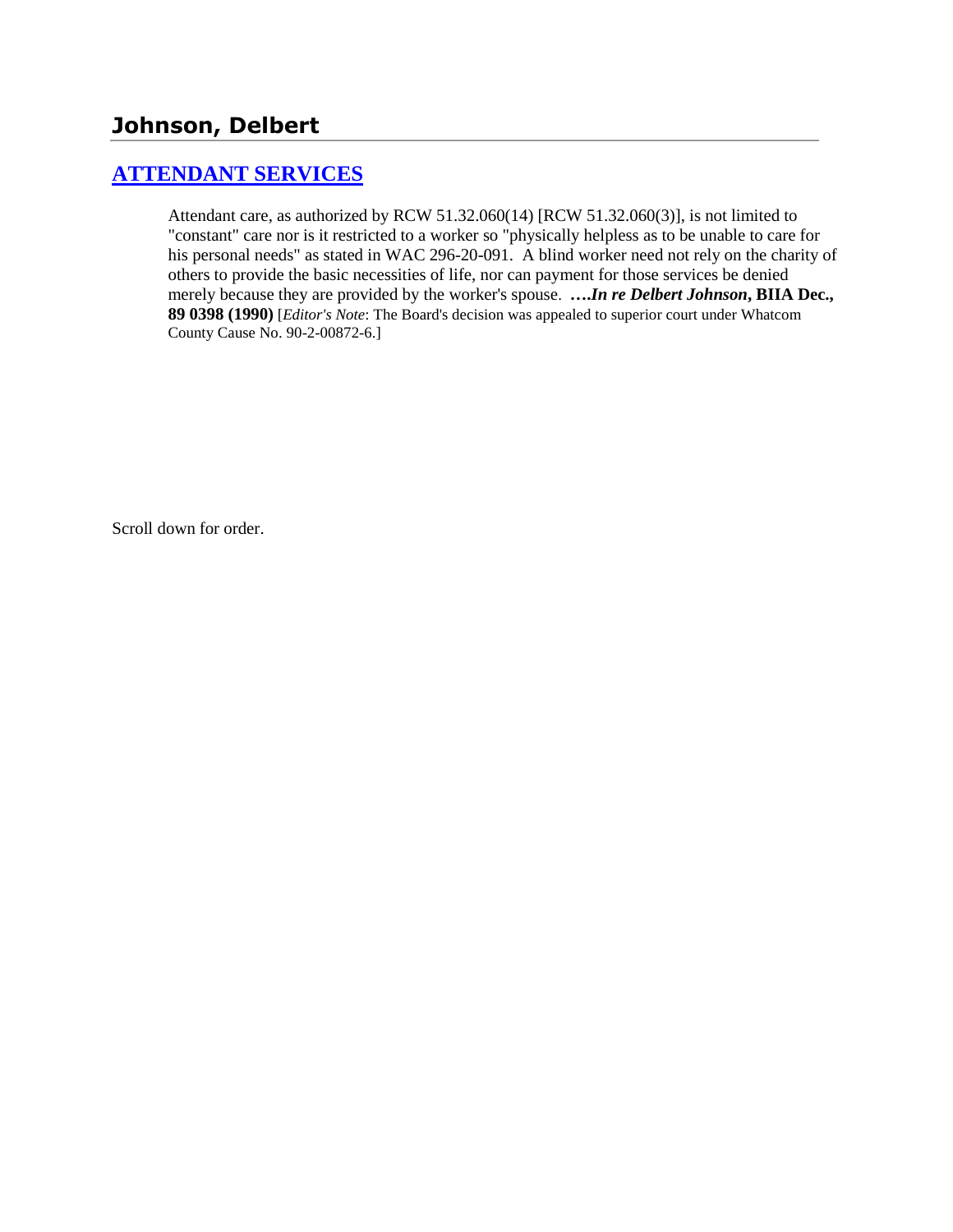#### **BEFORE THE BOARD OF INDUSTRIAL INSURANCE APPEALS STATE OF WASHINGTON**

**)**

**IN RE: DELBERT E. JOHNSON ) DOCKET NO. 89 0398**

**CLAIM NO. S-214920 ) DECISION AND ORDER**

APPEARANCES:

Claimant, Delbert E. Johnson, by Brett & Daugert, per Timothy C. Farris

Self-insured Employer, Intalco Aluminum Corp., by Merrick, Hofstedt & Lindsay, P.S., per Dinah C. Pomeroy and Michael C. Hayden

This is an appeal filed by the claimant on February 2, 1989 from an order of the Department of Labor and Industries dated December 23, 1988 which denied "the request for home attendant fee requested on behalf of Mrs. Delbert Johnson." **REVERSED AND REMANDED**.

# **PROCEDURAL AND EVIDENTIARY MATTERS**

Pursuant to RCW 51.52.104 and RCW 51.52.106, this matter is before the Board for review and decision on a timely Petition for Review filed by the claimant to a Proposed Decision and Order issued on December 1, 1989 in which the order of the Department dated December 23, 1988 was affirmed.

The Board has reviewed the evidentiary rulings in the record of proceedings. The employer's continuing objection on page 7 lines 17-20 of Dr. Frederick Kaiser's deposition with respect to Dr. Kaiser's expert opinion on Delbert Johnson's need for attendant care is overruled. The objections on page 11 line 25 through page 12 line 2 and page 13, line 24 through page 14 line 2 are also overruled. The remaining rulings of the industrial appeals judge are affirmed, in that no prejudicial error was committed.

# **DECISION**

The facts of this case are not complicated. Delbert Johnson sustained severe injuries as a result of an industrial injury which occurred on January 28, 1977. Because of the industrial injury Mr. Johnson is blind. His physical condition meets the statutory definition of a totally and permanently disabled worker. He was placed on the pension rolls on November 1, 1987.

As a result of the industrial injury Mr. Johnson was hospitalized and due to the nature of his injuries he could not be discharged from the hospital until someone was available to care for him. Eventually his son Wayne was released from the Army and began caring for Mr. Johnson. Initially Mr.

1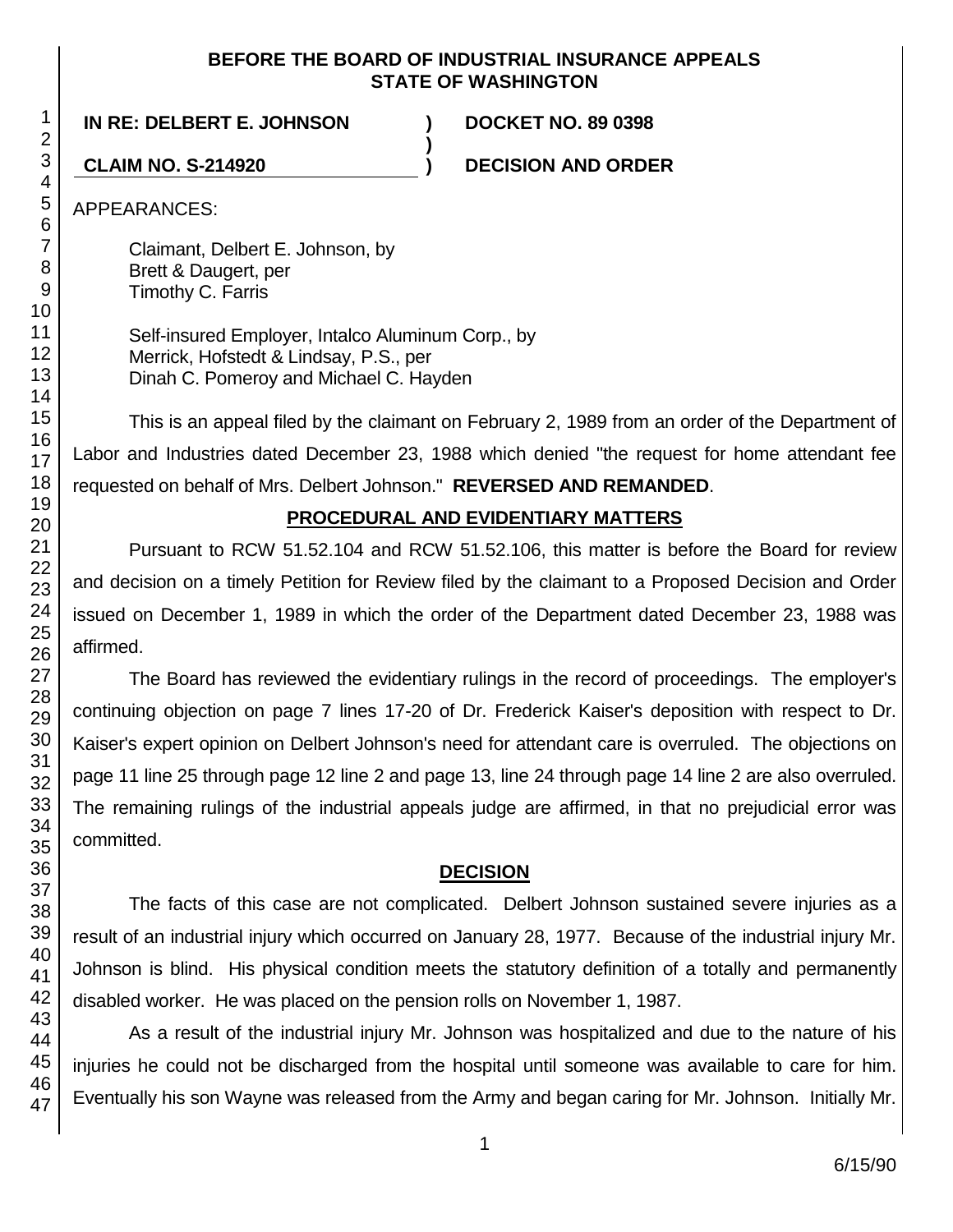Johnson's son was not paid for these services, but Intalco began compensating Wayne Johnson several months after Mr. Johnson's return from the hospital. Intalco continued to pay for the services, rendered by Mr. Johnson's son, for approximately nine years. The record does not disclose the reason for Intalco's decision to terminate attendant services. Prior to the termination of attendant services Mr. Johnson married Bonnie Johnson on August 27, 1985.

On May 3, 1988 Mr. Johnson requested the services of an attendant pursuant to RCW 51.32.060(14) (1986)<sup>1</sup> which states in relevant part:

> In case of permanent total disability, if the character of the injury is such as to render the worker so physically helpless as to require the hiring of the services of an attendant, the Department shall make monthly payments to such attendant for such services as long as such requirement continues . .

The attendant care provision for pensioners was added to the statute by Laws of 1917, ch. 28, § 1, p. 78. Initially, the statute required that the worker be in need of a "constant attendant". However, by Laws of 1947, ch. 246, § 1, p. 990 the word "constant" was deleted.

Initially, as well, the statute provided for payment of a specified monthly amount to the worker for attendant services, over and above the amount the worker was receiving in pension benefits. By Laws of 1973, ch. 147, § 1, p. 434, the language was changed so that the monthly payment would go directly to the attendant, not the worker. In addition, rather than a set amount of money, the attendant was to receive no more than 40% of the state's average monthly wage. Finally, by Laws of 1975, 1st ex. sess., ch. 224, § 9, p. 738, the legislature entirely deleted any specification of monetary amount to be paid to the attendant.

The deletion of the word "constant", as well as the deletion of a set monetary payment, both evince a legislative intent that attendant services be provided to workers who require such services on a less than 24-hour-a-day basis. The complete flexibility in the fee structure also indicates that the legislature anticipated substantial leeway in the kind, duration, and skill level of attendant services to be provided to permanently totally disabled workers under RCW 51.32.060.

l By Laws of 1988, ch. 161, § 1, p. 683, effective June 9, 1988, subsection 14 of RCW 51.32.060 was renumbered subsection 3 but the language remained identical. Indeed, throughout the period since Mr. Johnson's January 28, 1977 industrial injury the statutory language here at issue has remained essentially the same, with minor changes not relevant to this case.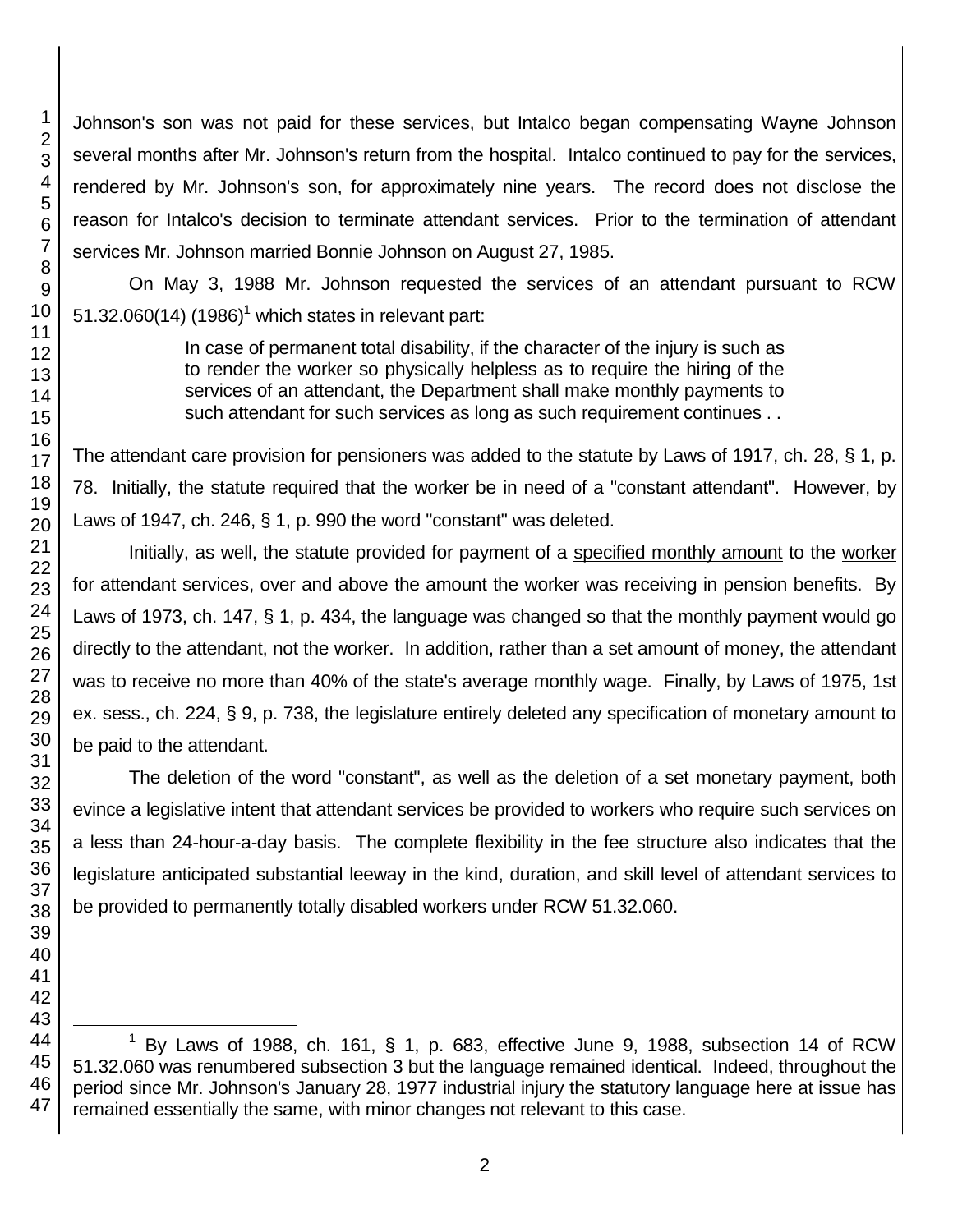The Washington Supreme Court in Ravsten v. Dep't of Labor & Indus., 108 Wn.2d 143 (1987) has interpreted the Department WAC 296-20-091 as applying to attendant care services for pensioners. That WAC states: When the worker's condition is such that he requires special nurses, a

private room or intensive care, the attending doctor may order these services, subject to later department or self-insurer approval of the claim without prior authorization. The department or self-insurer should be notified immediately by collect telephone.

RCW 51.32.060 provides attendant care for injured workers on total permanent disability pension when such injured worker is so "physically helpless as to be unable to care for his personal needs." However, prior to total permanent disability determination some other workers, i.e., paraplegic, quadriplegic, double amputees, multiple fractures, etc. may either temporarily or permanently require special or attendant (home nurse) care.

When the attending doctor has reason to believe such care is needed the following information must be submitted in addition to basic report requirements outlined in WAC 296- 20-035:

(1) Description of special/home nurse care required to include estimated time required i.e., catheterization, 3 times per day--30 minutes; bathing, 2 times per day--one hour; toilet transfers -as needed; dressing change, 4 times per day -two hours.

(2) Skill level or special training required to administer care--i.e., RN; LPN; family member who has received special training; no special training required.

(3) If known, name and address of person willing to provide care.

(4) Length of time special/home nurse care will be required.

Approval of fees for home nurse/attendant care is negotiable based upon care provided, and level of training of provider.

In addition, the department or self-insurer may authorize and pay for visiting nurse care necessary for evaluation or instruction of home health care provider.

From our perusal of the legislative history of RCW 51.32.060, we cannot find the specific language "so physically helpless as to be unable to care for his personal needs" which appears in quotation marks in the Department WAC. It is unclear to us where that quotation comes from, but it does not come from RCW 51.32.060.

The WAC seems to focus primarily on traditional nursing care, despite the broad language of the statute. However, neither the statute nor the WAC preclude an interpretation of RCW 51.32.060

47

1 2 3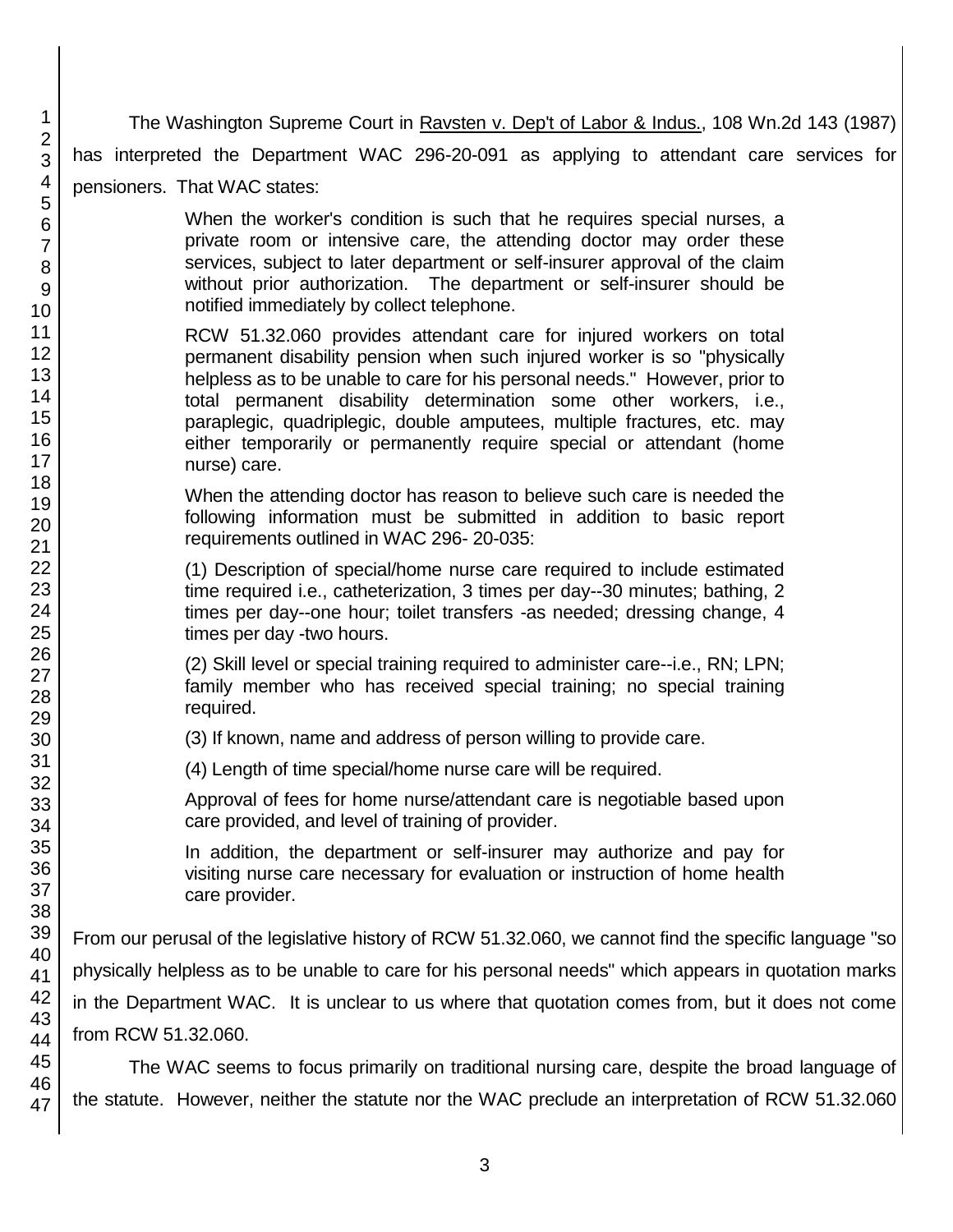which would include such basic necessities of life as feeding, clothing, and housing oneself. To the contrary, such an inclusive interpretation is supported by RCW 51.12.010, which specifically requires that:

> This title shall be liberally construed to the purpose of reducing to a minimum the suffering and economic loss arising from injuries and/or death occurring in the course of employment.

Furthermore, the WAC recognizes that different kinds and skill levels of attendant care are contemplated, in providing for Department determination of the fee it will pay on a "negotiable" basis in light of the "care provided, and level of training of provider."

Mr. Johnson's request for attendant services was supported by Frederick S. Kaiser, M.D., an ophthalmologist, who has treated the claimant for the injuries to his eyes. The industrial appeals judge determined that Dr. Kaiser was not an expert in the needs of blind persons and sustained objections made by the employer to Dr. Kaiser's testimony on this issue. As noted above, we have overruled these objections. The Washington State Supreme Court in Ravsten, supra, specifically held that, in order to establish a need for attendant care, the testimony of the attending physician is required. Given the position of the Supreme Court, the testimony of Dr. Kaiser is not only admissible, but necessary, in order to determine Mr. Johnson's entitlement to attendant care.

Mr. Johnson has numerous restrictions due to his blindness. He cannot read prescription labels, distinguish currency, or shop on his own. He cannot transport himself to areas not serviced by public transportation. Intalco does not argue that these restrictions do not exist but instead contends that these restrictions do not result in Mr. Johnson's being "so physically helpless as to require the services of an attendant".

The employer has presented testimony that there are numerous resources available to the blind and that great strides have been made to provide blind persons with aids to increase their self-sufficiency. While this is true, it is still clear that Mr. Johnson has certain restrictions placed upon him solely due to his blindness. We believe he is entitled to a personal attendant to care for these needs. The hope that Mr. Johnson will be as independent as possible despite his blindness cannot be used to deprive him of benefits to which the statute and the regulation say he is entitled.

The fact that Mr. Johnson presently has a wife who can provide for his needs does not justify the Department's denial of Mr. Johnson's request for a personal attendant. As stated in In re Agnes Knoell, BIIA Dec. 24 242 (1967):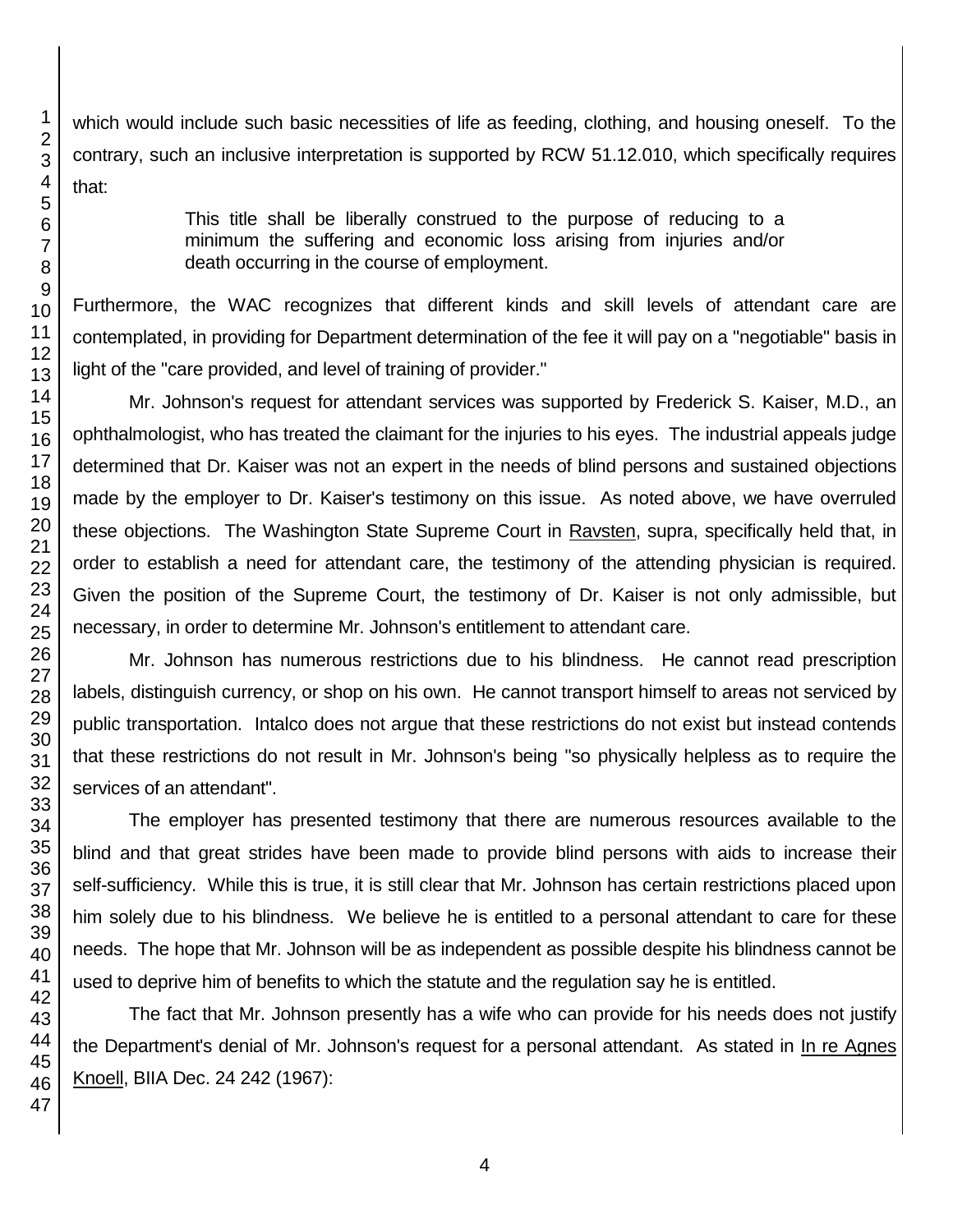By the statutory language "so physically helpless as to require," the reference of the work "require" is obviously limited to the claimant's physical condition and cannot be construed as referring to either her family situation or her economic circumstances.

## Knoell, at 5.

Furthermore, WAC 296-20-091 implicitly recognizes that a "family member" may be an eligible attendant.

Nor is it reasonable to require Mr. Johnson, a statutory pensioner, to rely on the charity of others to provide the basic necessities of life, when it is the industrial injury which has deprived him of his self-sufficiency. While it is clear to us that Mr. Johnson does not need an around-the-clock attendant, it is equally clear that he must have assistance at times to perform such basic tasks as purchasing food, distinguishing currency, reading items such as prescriptions and bills, paying bills, providing essential transportation, etc. We, therefore, remand this matter to the Department with directions to pay for a personal attendant to the extent required to provide him with the basic necessities of life. As previously noted, the amount of the fee for the attendant's services is a negotiable matter based on the level of services provided.

We hereby adopt and incorporate by reference Findings of Fact Nos. 1, and 2 of the Proposed Decision and Order and Conclusion of Law No. 1. We also make the following Findings of Fact and Conclusions of Law:

# **FINDINGS OF FACT**

- 3. As a result of the industrial injury of January 28, 1977, claimant is blind. He was placed on the pension rolls pursuant to RCW 51.08.160 as a statutory pensioner, effective November 1, 1987.
- 4. Because of his blindness, Mr. Johnson required assistance to provide for the basic necessities of life, including but not limited to such tasks as shopping for groceries, paying bills, reading prescriptions, and transporting himself on necessary errands when public transportation was not available, as of December 23, 1988.
- 5. As of December 23, 1988 the character of the claimant's injury causally related to his industrial injury of January 28, 1977 rendered him so physically helpless as to require the hiring of the services of an attendant on a PART- time basis to assist him with such basic essential activities as those listed in Finding of Fact No. 4.